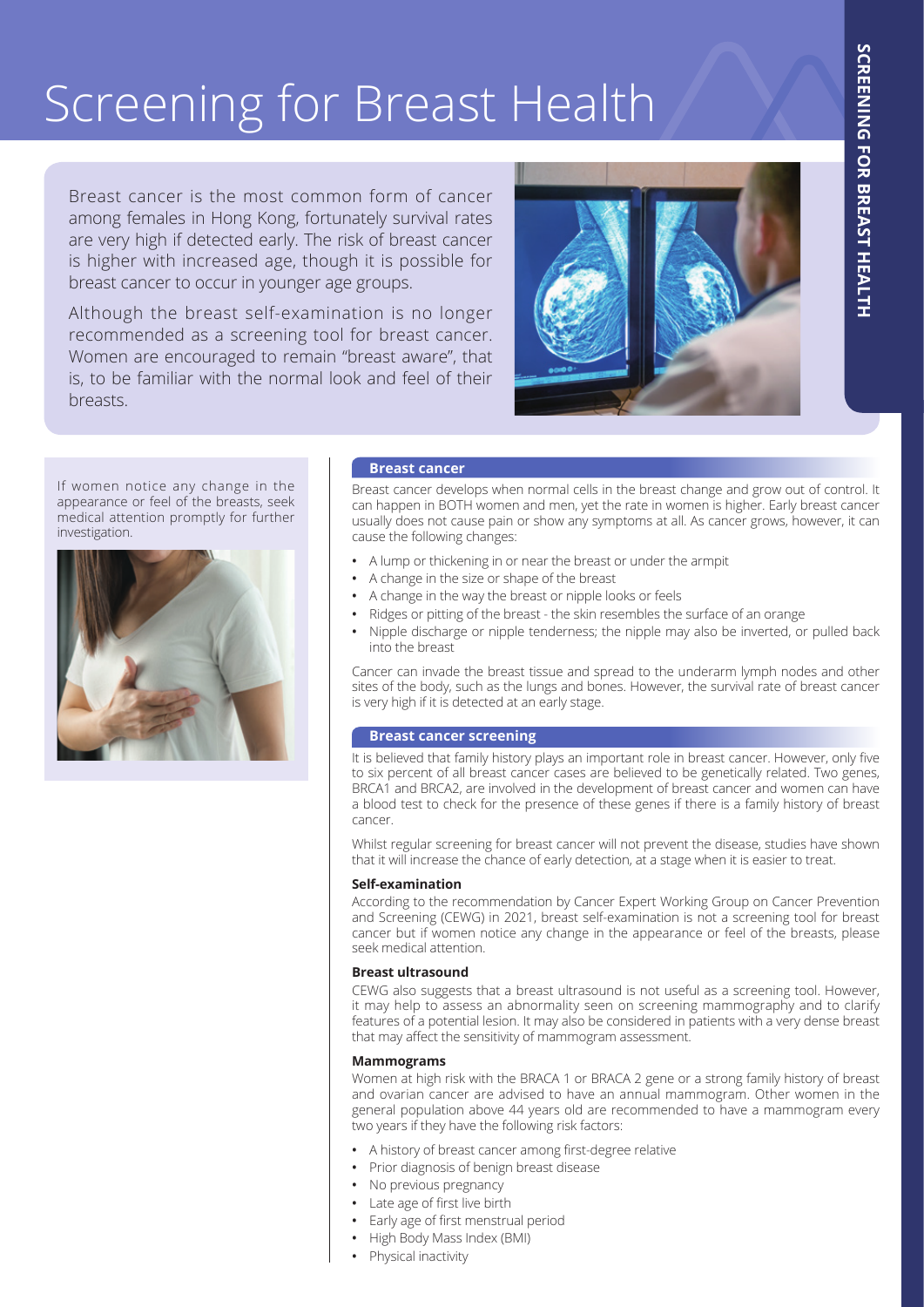

The following tests can also be done to investigate breast cancer if necessary.

### **Breast MRI**

The use of breast MRI to screen for breast cancer is controversial. Breast MRI uses magnetic resonance to create a fine image of the breast. It does not have radiation. It is not necessary for most women to use MRI as a cancer screening tool because when compared with a mammogram, it is less effective in detecting certain breast problems. It may produce a false positive result of breast cancer. However, studies have shown that in women of young age and high cancer risk (e.g. with BRCA1 or BRCA2), breast MRI is a more sensitive screening test to detect breast cancer than a mammogram.

### **Having mammogram**

A mammogram is a fairly routine procedure though some women may find it uncomfortable. Before the procedure, a short questionnaire will be completed to determine the medical history. A gown will be provided, the bra and any accessories around the neck should be removed.

During the procedure, a female radiographer will position the patient's breasts on the plates. This can make some women feel uncomfortable, but the radiographer is trained to do this and works quickly. The x-ray plates will compress the breast tissue. This can be painful, but will last no more than 30 seconds.

Each breast is x-rayed at least twice, once from the top down and the other from side to side so that the radiographer can get a good look at the tissue.

When booking a mammogram consider:

- 1. It is best to have the mammogram right after the period, as the breast will be least tender or swollen. If menstruation is about to start or has started, try to reschedule the appointment.
- 2. Do not wear deodorant or talcum powder.
- 3. This test is not suitable for pregnant women.
- 4. If oral contraceptives are used, schedule the test on the day a new pill pack starts.

#### **What if the result is abnormal?**

Do not panic if the result of the mammogram is abnormal. Nine out of 10 women with an abnormal mammogram turn out NOT to have breast cancer. Depending on the doctor's assessment, more diagnostic tests might be needed in order to investigate the abnormality. An example would be a breast biopsy where a small amount of tissue from the breast is taken out and sent to a laboratory to test for the presence of cancer cells.

If the doctor thinks that the abnormal result is probably not due to cancer, another mammogram in six months might be suggested.

### **What about the risks?**

Screening is recommended for early detection of breast cancer, which will enable treatment to take place when it is easier to control the disease. However, ladies should also understand the risks involved.

A mammogram involves using radiation, however, the dose of radiation is very low. The evidence clearly suggests that the life-saving benefits of early cancer detection far outweigh the risk of low-level radiation exposure.

Screening for breast cancer may produce false-positive results that require further testing. There is also a possibility for over-diagnosis, which means that patients receive treatment for cancer that, if undiscovered, would not have caused any harm.

Always seek the advice and guidance of attending physicians to discuss options that are relevant to the individual's unique circumstances, such as age, family history, and other considerations.

*Checked by: Dr. Linda Hui References: Centre for Health Protection, Hong Kong*

*The materials contained here are for general health information only, and are not intended to replace the advice of a doctor. Matilda International Hospital and Matilda Medical Centres will not be liable for any decisions the reader makes based on this material.* 



**Matilda International Hospital**

*(Statutory Name: Matilda and War Memorial Hospital)* 41 Mount Kellett Road, The Peak, Hong Kong

Scan the QR code to obtain information of our medical centre downtown



**t** 2849 0111 info@matilda.org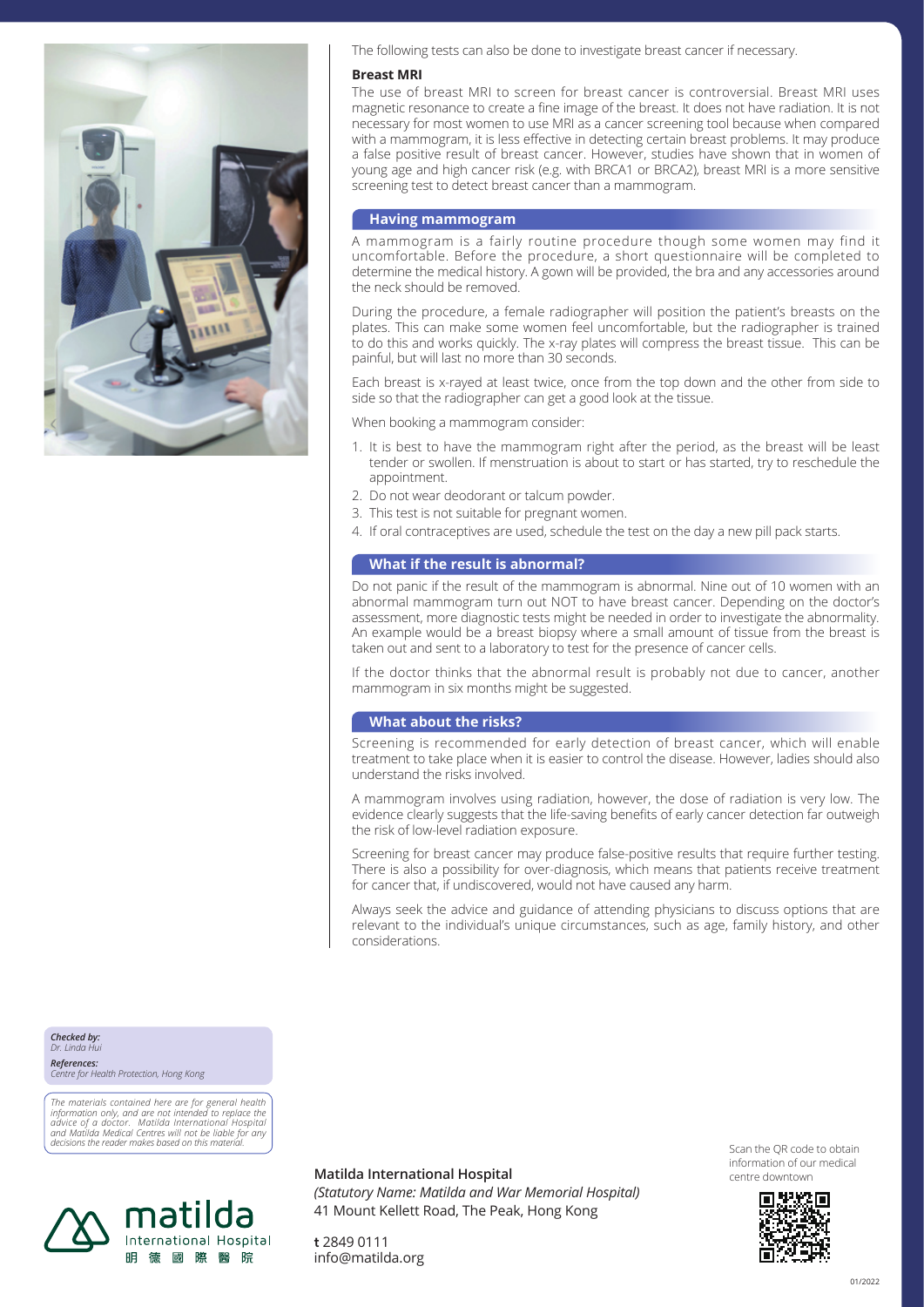# 凶 及 早 徳 所 預 防 判 柵 蓹

# 及早檢驗 預防乳癌

乳癌是香港女性中最常見的癌症。然而, 若能及早檢測,存活率十分高。儘管患乳 癌的風險會隨著年齡而增長,年輕的女性 也會患上乳腺癌。

儘使最新的指引不再建議女士作乳房自我 檢查,我們仍鼓勵女士留意乳房的外觀和 觸感。



湔

若女士留意到乳房的外觀和觸感有所 改變,建議儘早求醫,作進一步檢查。



# 乳癌

乳癌是指乳房的正常細胞出現病變並且不受控制地生長。雖然男女都可以患上乳癌, 但女十罹患的比率較高。早期的乳癌通常沒有徵狀,而患者亦不會感到任何痛楚,但 隨著癌細胞逐漸生長, 乳房或會出現以下變化:

- • 乳房周圍或腋下出現硬塊
- • 乳房大小或形狀改變
- 乳頭表面或形狀出現變化,觸感亦有改變
- 乳房出現坑紋或脊狀,或呈橙皮紋
- 乳頭變硬或流出分泌物;或出現凹陷情況

癌細胞可以入侵乳房組織及擴散至腋下的淋巴腺,甚至會擴散到肺部和骨骼等。

不過,如乳癌能及早發現,病人的存活率卻很高。

## 乳房健康檢查

不少人相信患上乳癌的成因與家族病史有關。然而,只有5至6%的病例相信是由基因 所致。兩種引發癌症基因分別為BRCA1和BRCA2。存有乳癌家族史的女士可透過驗血 檢測體內是否存有這兩種基因。

定期的乳癌檢查雖不能完全預防乳癌出現,惟研究顯示,及早診斷能有助治療。

### 自我檢查

根據癌症預防及普查專家工作小組於2021年的建議,自我檢查非篩查乳癌的方法,但 若女士留意到乳房的外觀和觸感有所改變,建議儘早求醫,作進一步檢查。

### 乳房超聲波測試

專家工作小組亦認為乳房超聲波並非有效的篩查方法。然而如果透過乳房X光造影檢 查發現異常情況,乳房超聲波則可以幫助評估這些異常及潛在病變的情況。另外,乳 房組織密度較高會影響乳房X光造影檢查的靈敏度,故此乳房組織密度較高的女士亦 可考慮作乳房超聲波檢查。

### 乳房X光造影檢查

體內存有BRCA1和BRCA2基因、或有乳癌或卵巢癌家族史的女士,建議每年作乳房X光 造影檢查。其他女士若44歲以上及有以下風險因素,則建議每2年接受乳房X光造影 檢查:

- • 直系親屬有乳癌家族史
- • 曾患有良性乳腺疾病
- • 從未懷孕
- • 較高齡育有第一胎
- • 第一次月經的年齡較早
- • 體重指數 (BMI)過高
- • 缺乏運動或活動